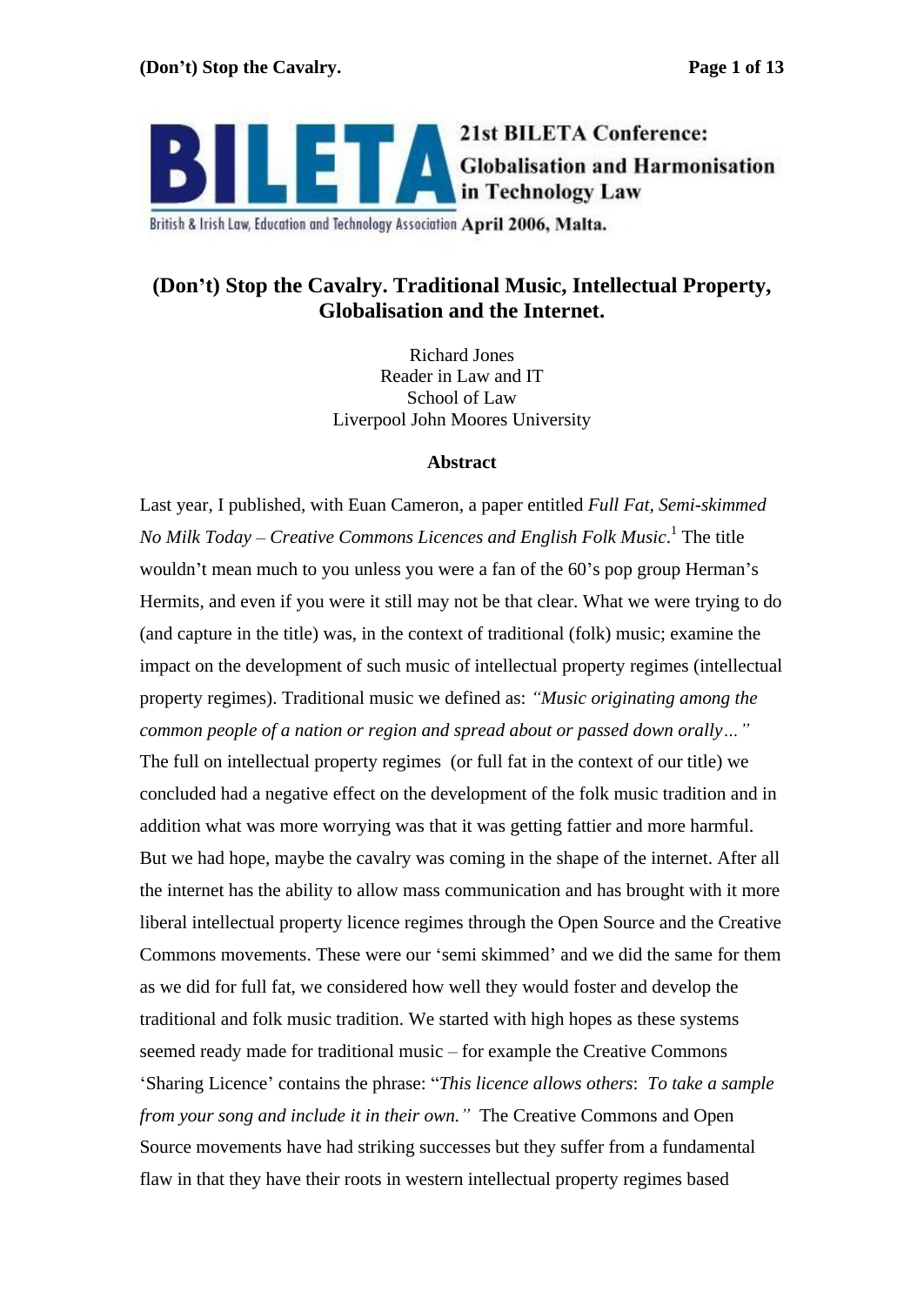### **(Don t) Stop the Cavalry. Page 2 of 13**

systems. Such systems whilst empowering some endeavours disempower others. Unfortunately then we concluded that this time this was the wrong cavalry – we commented: explorer commented:

*Folk culture is not merely the mechanical mixing and joining of tunes and lyrics, it is a set of values reflected in a set of processes where the music is refreshed, emphasising variation and selection but with little thought to individual rights. <sup>2</sup>*

I suppose at this point we should have been true to our title and considered non intellectual property systems, our no milk today option, but we had really said enough and we contented ourselves with making a few general comments. But now one of us has regrouped and is ready to take on the challenge. Digging a little more into the literature of those promoting initiatives such as the Creative Commons it became clear that the arguments rely on a set of arguments that look very familiar, they are those used to dis-empower indigenous and ethnic minority groups, at times when dominant cultures were trying to force these groups to 'assimilate' to the prevailing cultures and norms of that dominant culture. In this paper I, as the cavalry in now down to its last man, will draw upon the literature relating to ethnic minorities and indigenous peoples and see how that battle, the battle against assimilation, has been fought and in part won and see, as all good generals do, what lesson can be learnt from this for the coming battle of traditional music, the internet and intellectual property.

### **1. Introduction**

Last year, I published, with Euan Cameron, a paper entitled *Full Fat, Semi-skimmed No Milk Today – Creative Commons Licences and English Folk Music*.<sup>3</sup> The title The title wouldn't mean much to you unless you were a fan of the 60's pop group Herman's Hermits, and even if you were it still may not be that clear. What we were trying to do (and capture in the title) was, in the context of traditional (folk) music; examine the impact on the development of such music of intellectual property regimes (intellectual property regimes). Traditional music we defined as: *Music originating among the common people of a nation or region and spread about or passed down orally* The full on intellectual property regimes (or full fat in the context of our title) we concluded had a negative effect on the development of the folk music tradition and in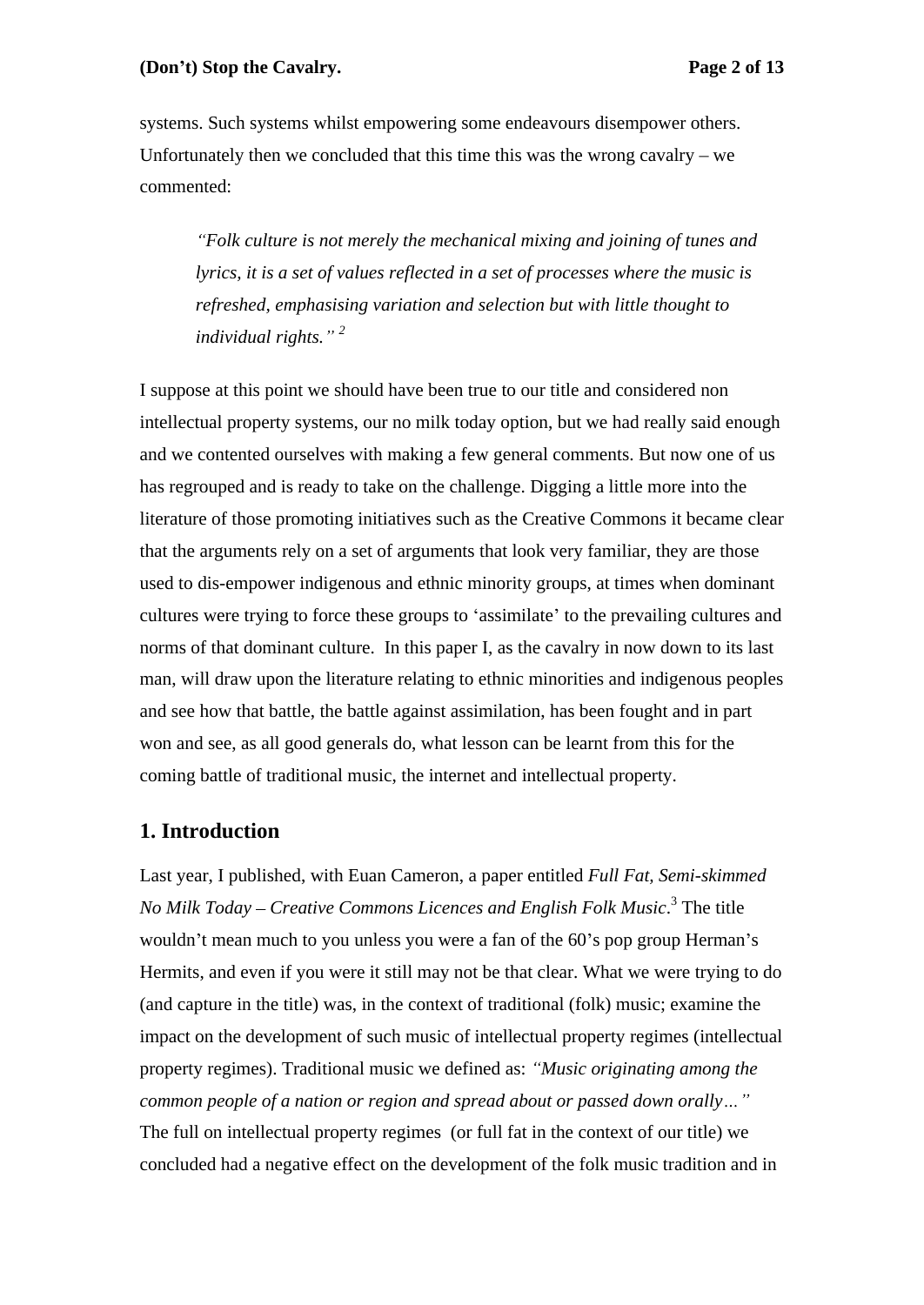addition what was more worrying was that it was getting fattier and more harmful. But we had hope, maybe the cavalry was coming in the shape of the internet. After all the internet has the ability to allow mass communication and has brought with it more liberal intellectual property licence regimes through the Open Source and the Creative Commons movements. These were our 'semi skimmed' and we did the same for them as we did for full fat, we considered how well they would foster and develop the traditional and folk music tradition. We started with high hopes as these systems seemed ready made for traditional music – for example the Creative Commons Sharing Licence contains the phrase: *This licence allows others*: *To take a sample from your song and include it in their own.*

# **2. Why CC not the answer-intellectual property regimes and PD**

We concluded that the Creative Commons and Open Source movements have had striking successes but they suffer from a fundamental flaw in that they have their roots in western intellectual property regimes based systems. Such systems whilst empowering some endeavours dis-empower others  $-$  we commented:

*Folk culture is not merely the mechanical mixing and joining of tunes and lyrics, it is a set of values reflected in a set of processes where the music is refreshed, emphasising variation and selection but with little thought to individual rights. Herein lies the weakness of the Creative Common system, the reluctance of folk music composers and performers to enforce copyright in their works. This then leaves these works vulnerable to the copyright claims of others. As McCann comments:* 

*The reluctance of traditional composers to copyright their tunes stems from a complex web of social relationships and a recognition of a tradition that incorporates past, present, and future generations. Eroneous copyrighting of these tune and songs means that amateur traditional musicians may eventually be deprived of the free use of the music. <sup>4</sup>*

*This is af irmed by WIPO in their report Intellectual Property and Traditional Cultural Expressions;*

*non- Indigenous and non- traditional persons are able to acquire copyright over new folkloric expressions or folkloric expressions*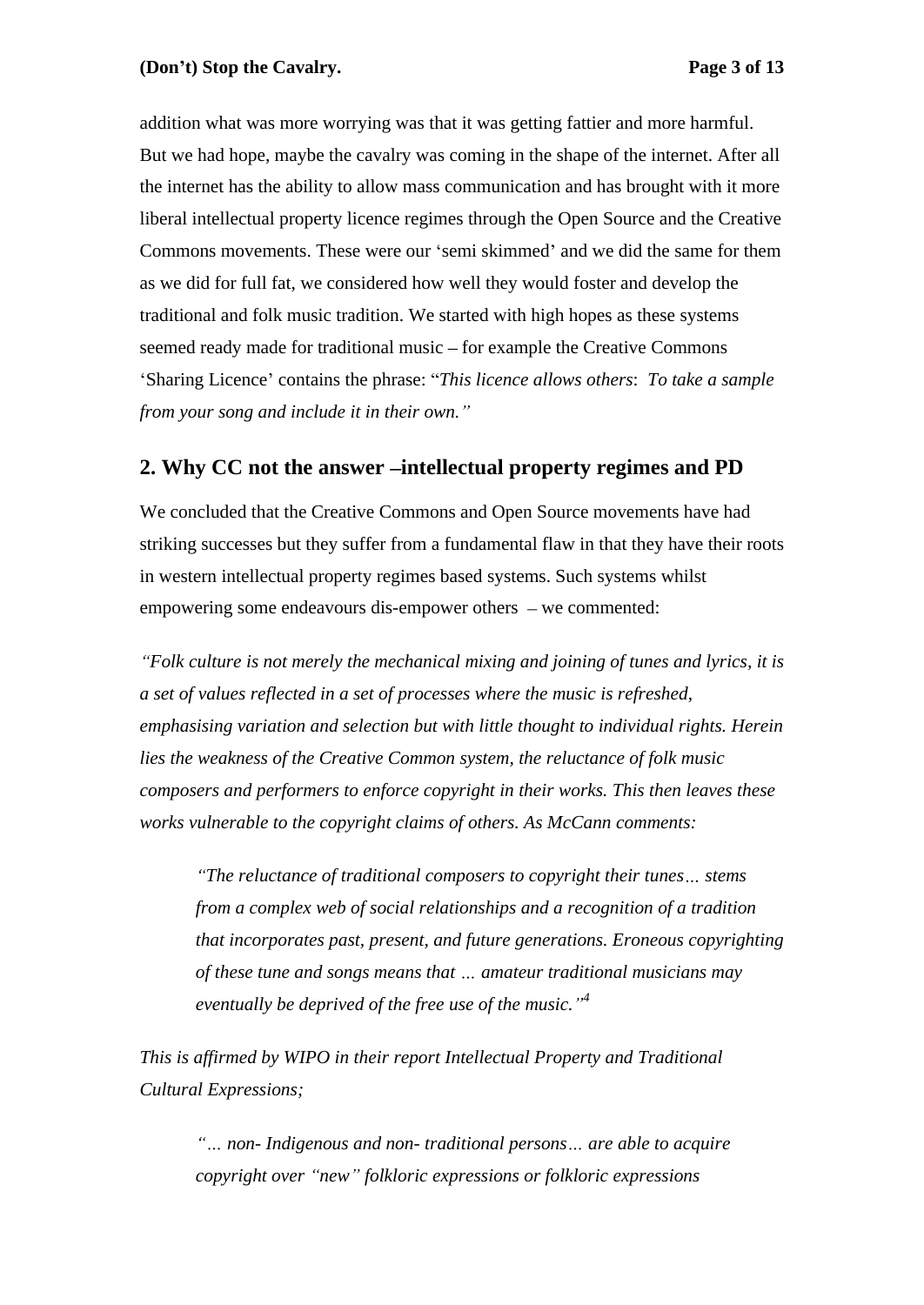### **(Don t) Stop the Cavalry. Page 4 of 13**

*incorporated in derivative works, such as adaptions and arrangements of*  music.<sup>" 5</sup>

*Therefore whilst providing much welcomed flexibility to creators of orginal (but not in its extended form) copyrightable works these licences focus on the sharing and distribution of new music and are therefore less useful in the protection and encouragement of folk music where reliance is placed more on adapation and development that on the creation of the new. Thus even with the extensive use of such licences there inevitably continues to be, with the present extension to the copyright regimes, an erosion of amount of music available for free use. <sup>6</sup>*

I would just like to take a moment to review and elaborate slightly on the background to this conclusion. Our gripe was that Open Source and Creative Commons are systems designed to be used with an existing intellectual property regimes, indeed the trick of open source is to utilise the licensing provisions of copyright law to tie subsequent developers to the openness of the work. The schemes work and are dependant upon intellectual property regimes. Now these intellectual property regimes are not perfect and do seem to have some problems when dealing with traditional knowledge and folklore. Of course many of these sources of knowledge tend to be within the developing world. The relationship of the intellectual property regimes of the developed world and the developing world has always created some tensions. This was highlighted by Bentley and Sherman who comment:

*the globalisation of intellectual property standards has largely been a process whereby the wish-lists of various developed-world lobby groups are inscribed into public international law. <sup>7</sup>*

If I could draw upon how this is played out in the context of access to drugs in the developing world. The context within the AID's epidemic is frightening. Whilst Sub-Saharan Africa, for example, holds just over 10% of the world's population, it is estimated to be home to more than 60% of all people living with HIV—25.8 million.<sup>8</sup> Yet many in these areas have no access to appropriate drugs. The oft-quoted reason is the high cost of drugs. $9$  In turn the high cost of drugs is seen to be the result of the wide-ranging patent protection given to drug companies.<sup>10</sup> Attempts have been made, within existing intellectual property regimes to combat the problem, in 2001 at Doha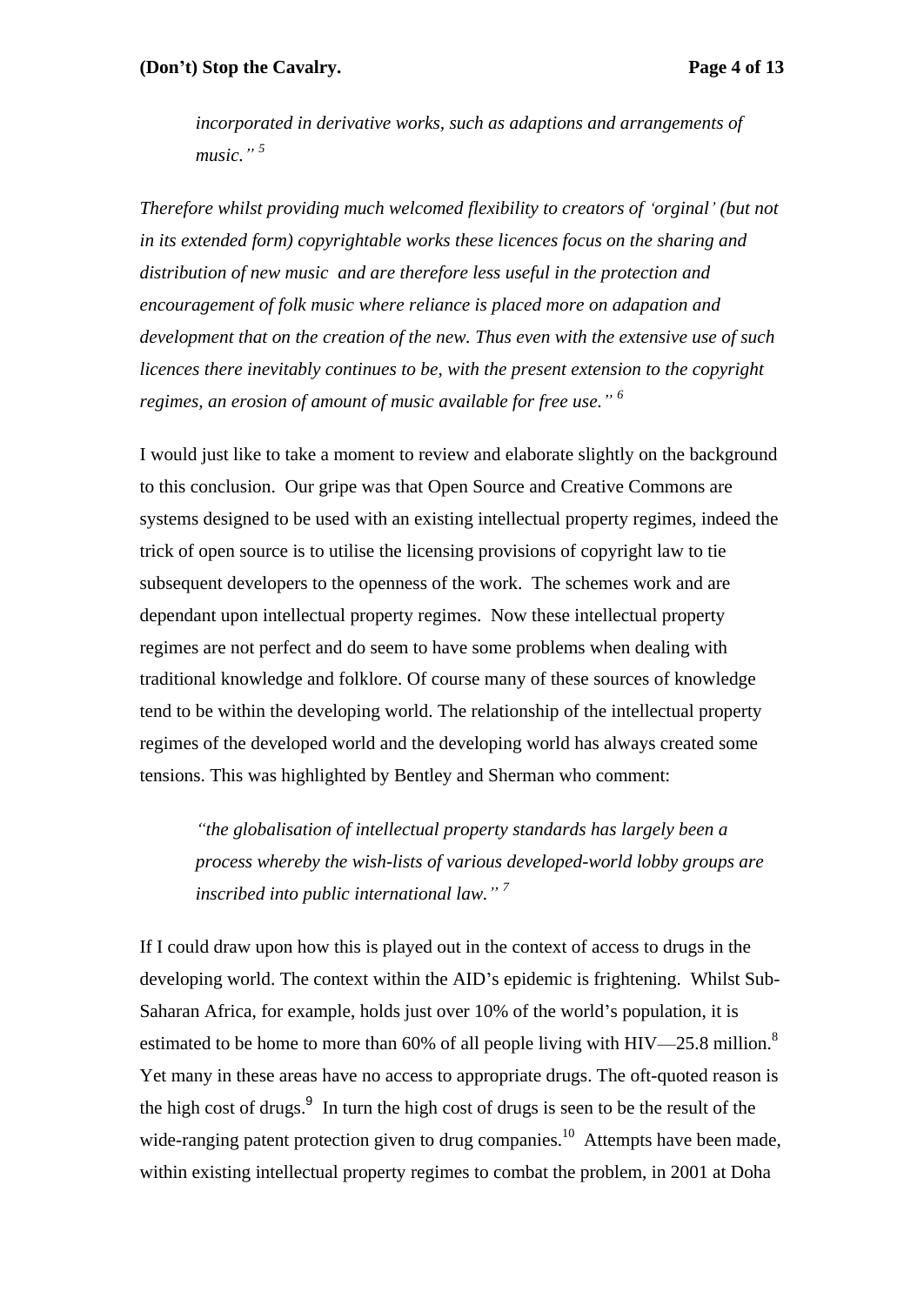#### **(Don t) Stop the Cavalry. Page 5 of 13**

the WTO, the custodian of  $TRIPS<sup>11</sup>$ , passed a ministerial declaration that recognises the primacy of right to life and health over the protection of intellectual property rights. The declaration states:

*We agree that the TRIPS Agreement does not and should not prevent members from taking measures to protect public health. Accordingly while reiterating our commitment to the TRIPS Agreement, we affirm that the Agreement can and should be interpreted and implemented in a manner supportive of WTO members rights to protect public health and in particular to promote access to medicines for all.*

The Declaration introduced a number of initiatives now commonly referred to as the Doha Development Agenda – including rights of member states to enact compulsory licence legislation in cases of national emergency. Some years later in 2005 the WTO made permanent the Doha Declaration.<sup>12</sup> How has this initiative faired? It doesn't look good. As at 2005 the top ten pharmaceutical companies control almost 59% of the world market as opposed to 'only' 53% in 2001. As Vandana Shiva comments

*The issue of the right to medicine was supposed to have been addressed in Doha in the public health declaration. However, the "permanent solution" for TRIPS and health in para. 40 is making permanent a non-solution contained in the general council decision of 30 August 2003 on the implementation of para 6 (above) of the Doha declaration on the TRIPS agreement and public health. This mechanism has not worked for any country It is also estimated that 90% or more of those in need of antiretroviral drugs in countries such as Ethiopia, Ghana, Lesotho, Mozambique, Nigeria, the United Republic of Tanzania and Zimbabwe were not yet receiving them by mid-2005.* <sup>13</sup>

Now here is not the place to develop a full-blown critique of intellectual property regimes's but I do think this example shows us two things. One is that intellectual property regimes 's do, as suggested by Bentley and Sherman, benefit some at the expense of others (in this case the developed as opposed to the developing world), and secondly that it is difficult to modify within these intellectual property regimes so that this imbalance is addressed. Why is it that benefit of intellectual property regimes's is not even, well it appears to some that intellectual property regimes's have become imbalanced. Writers such as  $\text{Lessig}^{14}$  and Boyle  $^{15}$  argue that it is the size of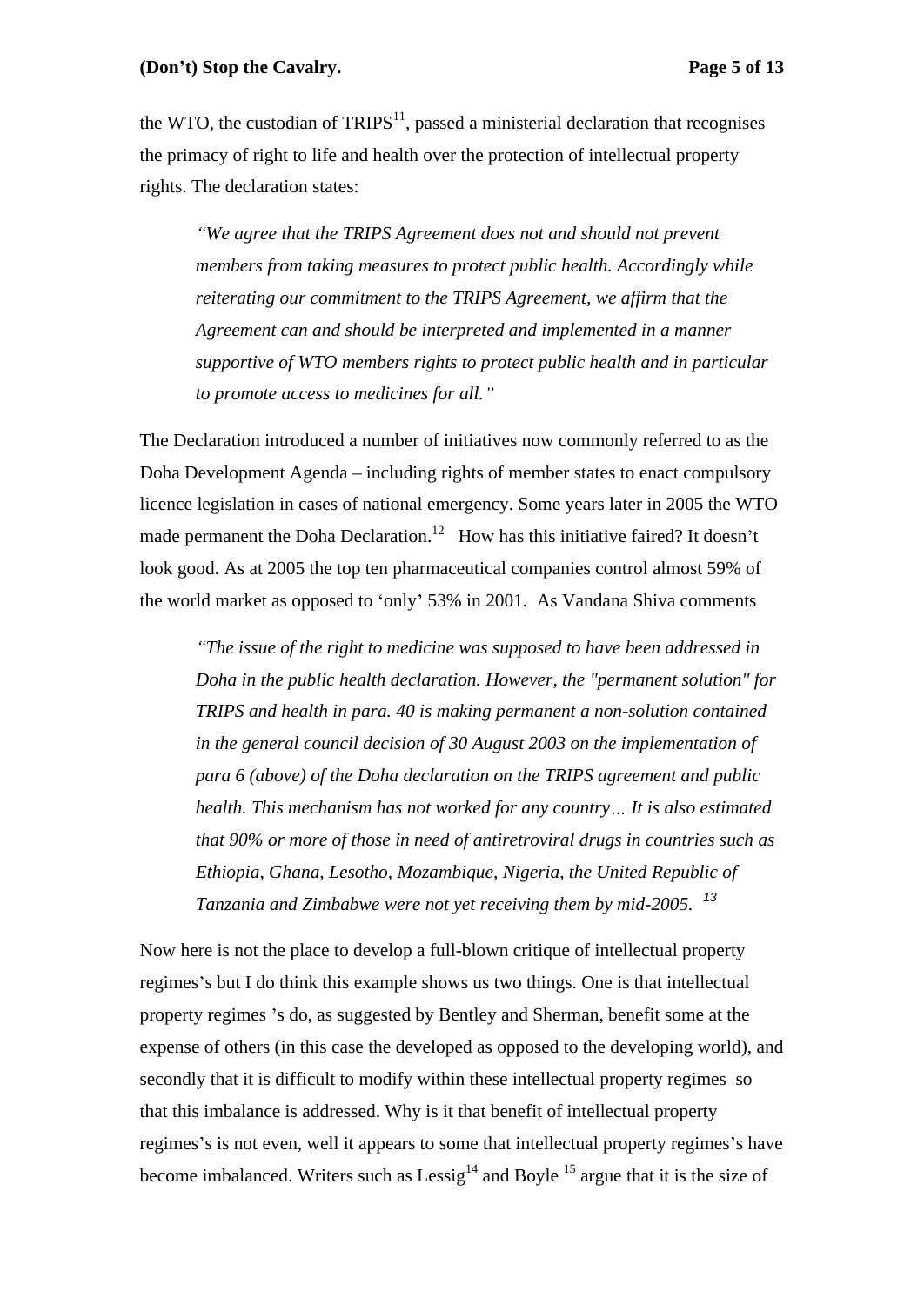intellectual property protection that reduces the public domain and thereby stifles activity and creativity. Boyd describes this as the second enclosure movement,

*the enclosure of the intangible commons of the mind,*  $\dot{b}$   $\dot{b}$  *m. but once again things that were formerly thought of as either common property or uncommodifiable are being covered with new, or newly extended, property rights. <sup>16</sup>*

### We commented:

*The relationship between the public domain and copyright is at the heart of Lessig s concerns relating to overweening Intellectual Property rights. In various fields, we see attempts to privatise common heritage, common knowledge, and public domain information. The question should always be what do we want from our Intellectual Property systems? 17 page 3*

The solution of these writers, within the context of intellectual property regimes is to reduce the size of intellectual property protection and thereby increasing the amount within the public domain, the Creative Commons initiative tries to do something about this. But as we concluded this doesn't seem to work. It doesn't work and I would venture to suggest it doesn't work because what we are trying to do doesn't fit it into an intellectual property regimes mould.

Let's just take the language of intellectual property regimes – which are designed to give rights to an individual for the creation of something new. It requires there to be an enclosed area and a public domain. The words time limited rights to individuals who create the new do not sit comfortably within the context of traditional music where, if I may repeat "*reliance is placed more on adapation and development that on the creation of the new.18* Thinking of traditional knowledge and folklore words such as responsibilty replaces the word rights, collective replaces individual, hand me down replaces new, perpetuity replaces time limited.

Further the whole structure of the enclosed and the public domain (and changing the balance between the two) appear to be the wrong intellectual framework. Take for example the concept of the public domain, a concept that depends on intellectual property regimes . It is a adequate for my purposes to consider the public domain as what is left after intellectual property has taken its fill, in other words the public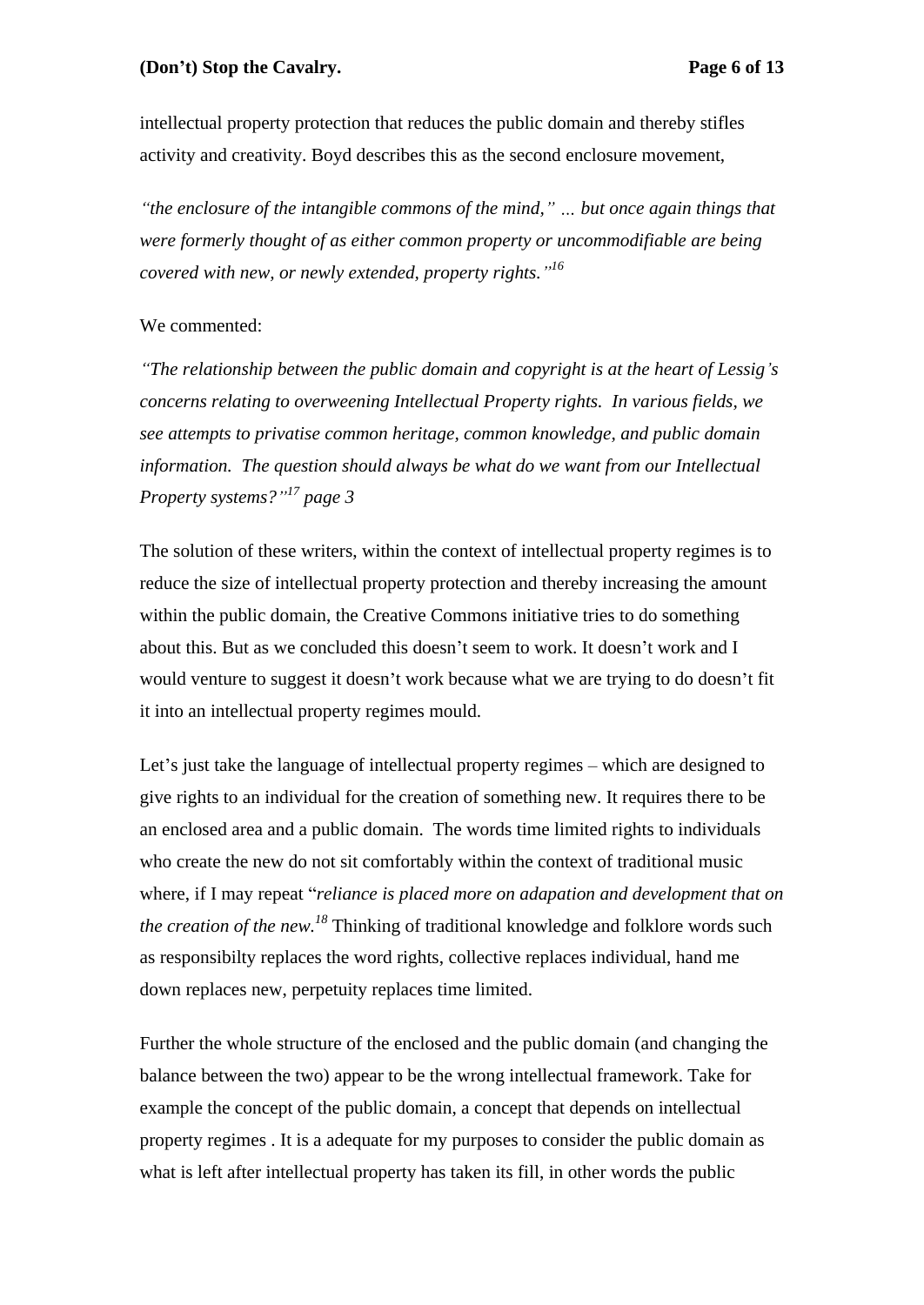domain is intimately connected with the concept of intellectual property. Dan Hunter in *Culture Wars* <sup>19</sup> provides a comprehensive history of the concept of the public domain in copyright law. The assumption that increasing the public domain will deal with the problem is, in the context of folk music, wrong. Cancer and Sunder in *Romance of the Public Domain<sup>20</sup>* show this clearly. They carefully deconstruct the concept of public domain and find it wanting. For example they argue that the public domain may disempower some groups  $2<sup>1</sup>$  that for some there is an inability to exploit public domain buy the nature of things making a bigger public domain will also increase the size and value of private interests.  $^{22}$  Finally they make a point, similar to one I made about drugs, that in reality intellectual property rights are predominantly granted to and exploited by the developed world.<sup>23</sup>

# **3. Approached used to discredit non-intellectual property regimes**

So why haven't non-intellectual property regimes system been embraced more within a pluralistic regime of knowledge regimes? I now come to my main argument, those most benefiting haven't embraced them because of a campaign by intellectual property regimes to attack the veracity of other systems. These attacks rely on a set of arguments that look very familiar, they were those used to disempower indigenous and ethnic minority groups, at times when dominant cultures were trying to force these groups to 'assimilate' to the prevailing cultures and norms of that dominant culture.

These arguments fall into three groups, they are firstly the moral arguments, the 'we have right on our side, inventors should benefit from the fruits of their labour, your approach is repugnant to the way we do things', kind of arguments. Secondly the arguments that question the motives of those proposing alternative, what are your real motives, you are out to destroy our system/civilisation arguments. Thirdly those arguments based upon 'public policy' whatever that may be. Or as Raz commented

*there is the view of the superiority of the secular, democratic, European culture, and a reluctance to admit equal rights to inferior oppressive religious cultures, or ones whose cultural values are seen as limited and less developed .* <sup>24</sup>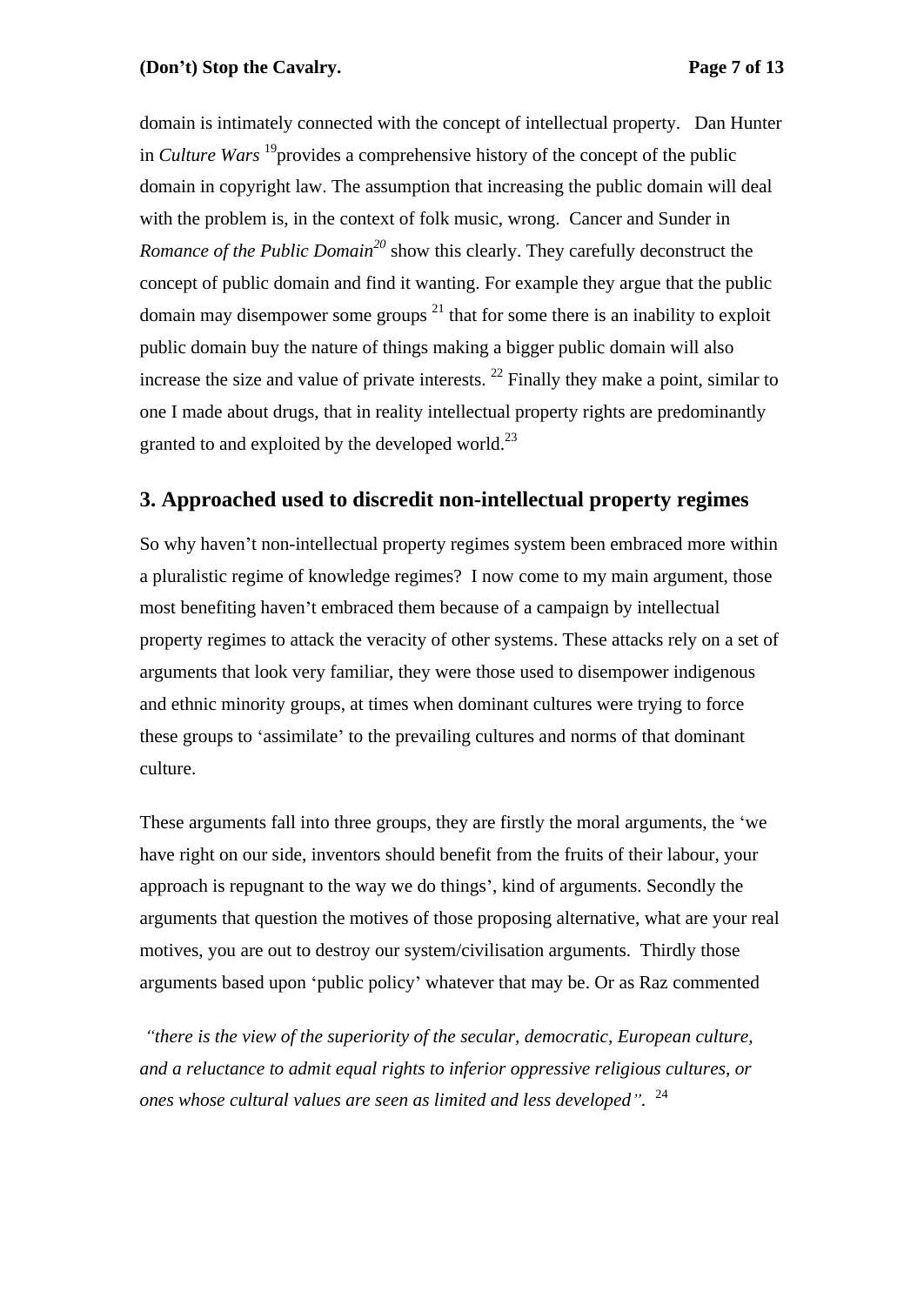### We said that:

*The justifications given for intellectual property rights can be conveniently divided between the moral grounds and the creativity grounds. Morally it is argued that it is right and proper to recognise these rights, or as is more commonly put in literature from the US, that the author has a moral right to own and exploit the fruits of their labour. <sup>25</sup>*

We can now see neatly these three sets of arguments used to justifying the inherent rightness of intellectual property regimes 26 in the context of drugs**.** Firstly those advocating intellectual property regimes ensure as Sherwood suggests, that the focus is development not trade, this places intellectual property regimes in a good light, that of enabling development<sup>27</sup> Jorda also quotes Mansfield, for whom, 'the patent system is a very important instrument as regards the technological development, because he understands that investment in R&D (research and development) always depends on the degree of protection of intellectual property.<sup>28</sup> Love and Hubbard consider that high drug prices are justified 'because of the need to provide incentives for research and development.<sup> $29$ </sup> The next line of approach is to den grade non intellectual property regimes regimes, Jorda continues in relation top countries with no intellectual property regimes that there are 'none of the incentives provided by such a system, which is prejudicial to technological development and economic growth.<sup>30</sup> Thus, it may be surmised that, for Jorda at least, intellectual property rights are vital to the investment in, and subsequently encouragement of, technological advancement. This notion is further explored by Love and Hubbard who consider trade agreements involving intellectual property rights (e.g. TRIPs) or drug prices are justified because of the need to provide incentives for research and development.<sup>31</sup>

 To summarise then whilst he internet is truly a global phenomenon it is hard to escape the view that it is reflective of western jurisprudence and of western customs and values. This is understandable given the origins of the internet, its governance and its availability. It is equally understandable that those who have attempted to deal with the over reaching of intellectual property have based their solutions on westernised concepts of intellectual property regimes.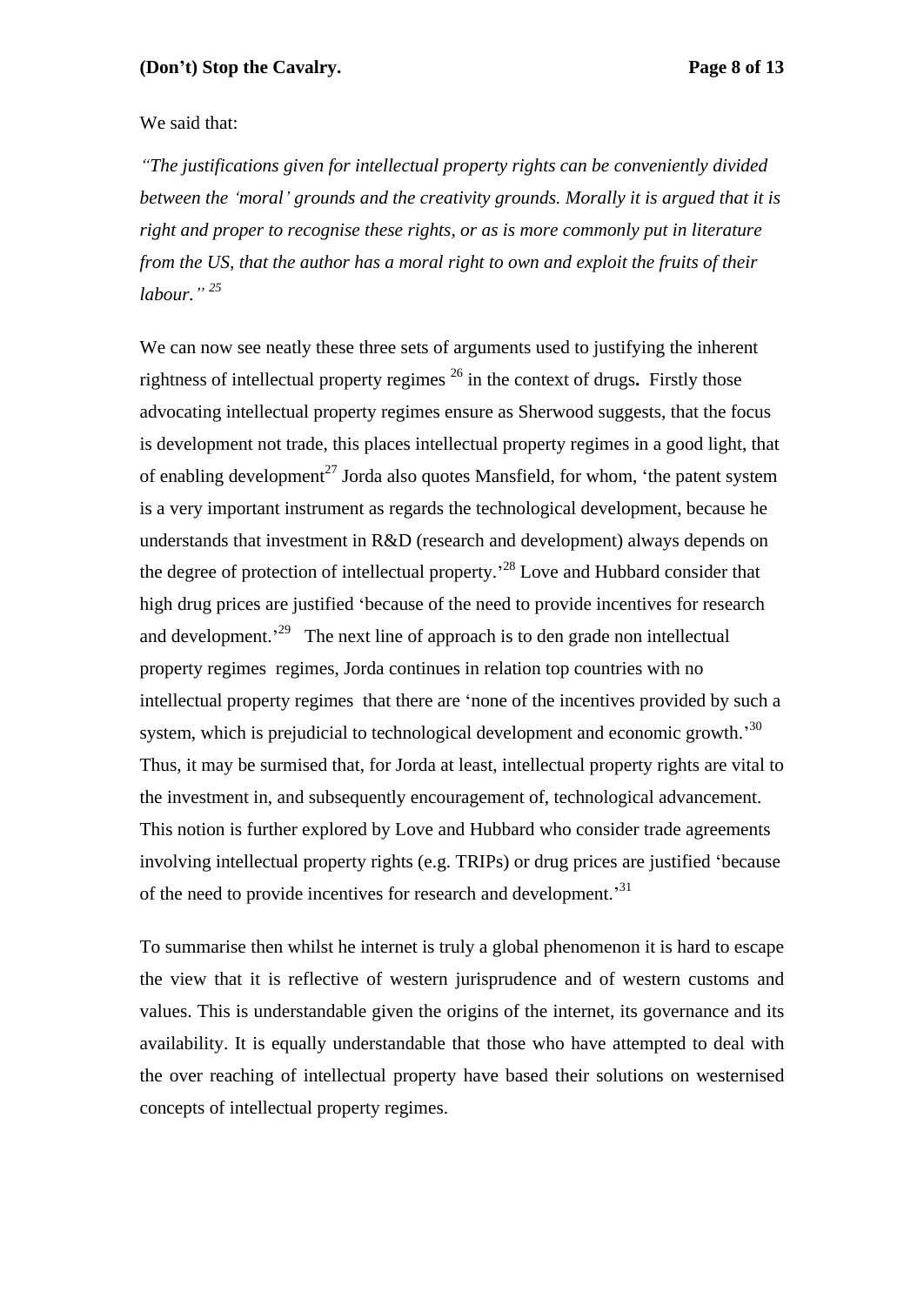# **4. A Small Case Study**

Now if I may I will illustrate the conflict between intellectual property regimes and folk music with an example from Woodie Guthrie (a prolific and influential folk singer and writer) how inappropriate intellectual property regimes system of any form are for folk music. (I am indebted to Philip Leith for pointing this case out to me.) First some background. There is recounted, by Timothy Phillips, the following story involving Woodie's son, Arlo.

*At a concert in Okemah, Oklahoma, on July 12th 2003, Arlo Guthrie introduced his father's version of the song "Gypsy Davy" (Child Ballad 200) by noting that his father Woody Guthrie wrote many songs, and also "stole" many songs. He went on to say, Stealing, plagiarism. They used to call it all kindsof terrible names until Pete come along and renamed it "the folk process". <sup>32</sup>*

The Pete here is Pete Seeger, another influential folk singer and activist. Now Pete Seeger also tells a story about Woody Guthrie at:

*[www.geocities.com/Nashville/3448/guthrie.html](http://www.geocities.com/Nashville/3448/guthrie.html)* he states:

*When Woody Guthrie was singing hillbilly songs on a little Los Angeles radio station in the late 1930s, he used to mail out a small mimeographed songbook to listeners who wanted the words to his songs, On the bottom of one page appeared the following: "This song is Copyrighted in U.S., under Seal of Copyright #* 

*154085, for a period of 28 years, and anybody caught singin it without our permission, will be mighty good friends of ourn, cause we don't give a dern. Publish it. Write it. Sing it. Swing to it. Yodel it. We wrote it, that's all we wanted to do."*

I hope you can see from this that Guthrie as a folk singer wanted no truck with the copyright system and that as folk singer he was well versed in the "folk process". <sup>33</sup> But as anyone who knows anything about copyright systems it is not based upon registration, copyright is thrust upon you whether you want it or not. Of course it is up to you to dispose of it if you wish through assignment but if you don't it passes on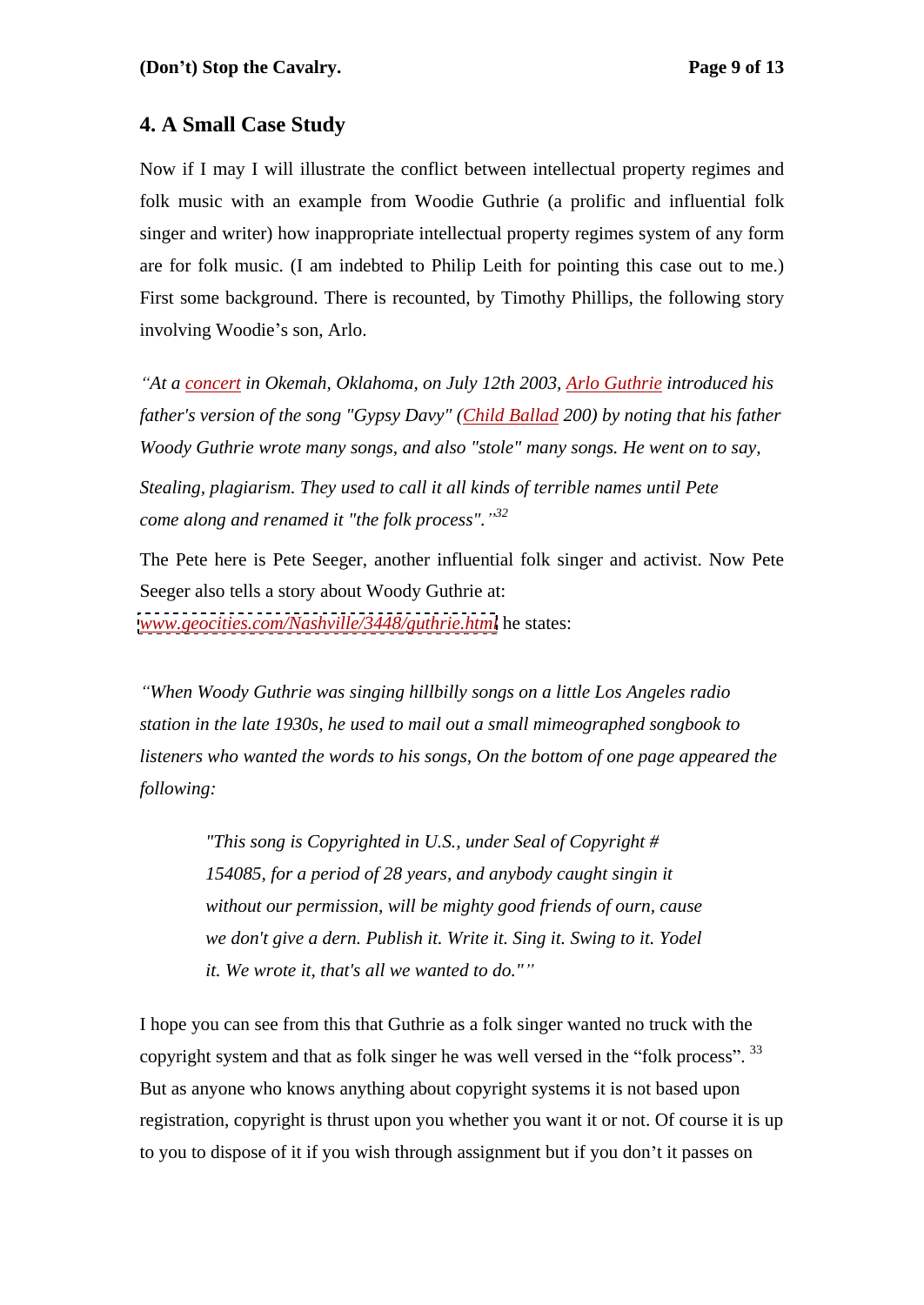your death to your heirs. And so in this case the copyright in this song passed to Ludlow Music Inc. who were rather upset when an internet base company called Jib Jab created an animation parodying the US Presidential Election between George W. Bush and John Kerry using a Woodie Guthrie song called "My Land". The case of *Jib Jab Media Inc v Ludlow Music Inc* (2005) was barely off the ground when it was discovered, much to the embarrassment of Ludlow Inc., that Guthrie had in fact 'stolen', in the context of the "folk process", the song from The Carter Family who had recorded a song some 10 years earlier than Guthrie called *When the World s on Fire 34*

I hope this illustrates that in the context of a reasonable small area that any solution that is based on intellectual property regimes and developed from through the internet and no matter how skimmed is an inappropriate solution in folk music.

# **5. Solution?**

I would not like to finish by giving the impression that there is not an appreciation of this issue within the intellectual property community. WIPO has for many years been looking at the issue of traditional culture and folklore. In 1982, WIPO worked with the United Nations Educational, Scientific and Cultural Organization (UNESCO), to develop a *sui generis* model for the intellectual property -type protection of traditional cultural expressions: the UNESCO-WIPO Model Provisions (1982). The policy objectives contained in this and later versions are very laudable and include and I quote: explorer contract the contract of the contract of the contract of the contract of the contract of the contract of the contract of the contract of the contract of the contract of the contract of the contract of the c

 $\alpha$ 

- *(i) Recognize value*
- *(ii) Promote respect*
- *(iii) Meet the actual needs of communities*
- *(iv) Prevent the misappropriation of traditional cultural expressions/expressions of folklore*
- *(v) Empower communities*
- *(vi) Support customary practices and community cooperation*
- *(vii) Contribute to safeguarding traditional cultures*
- *(viii) Encourage community innovation and creativity*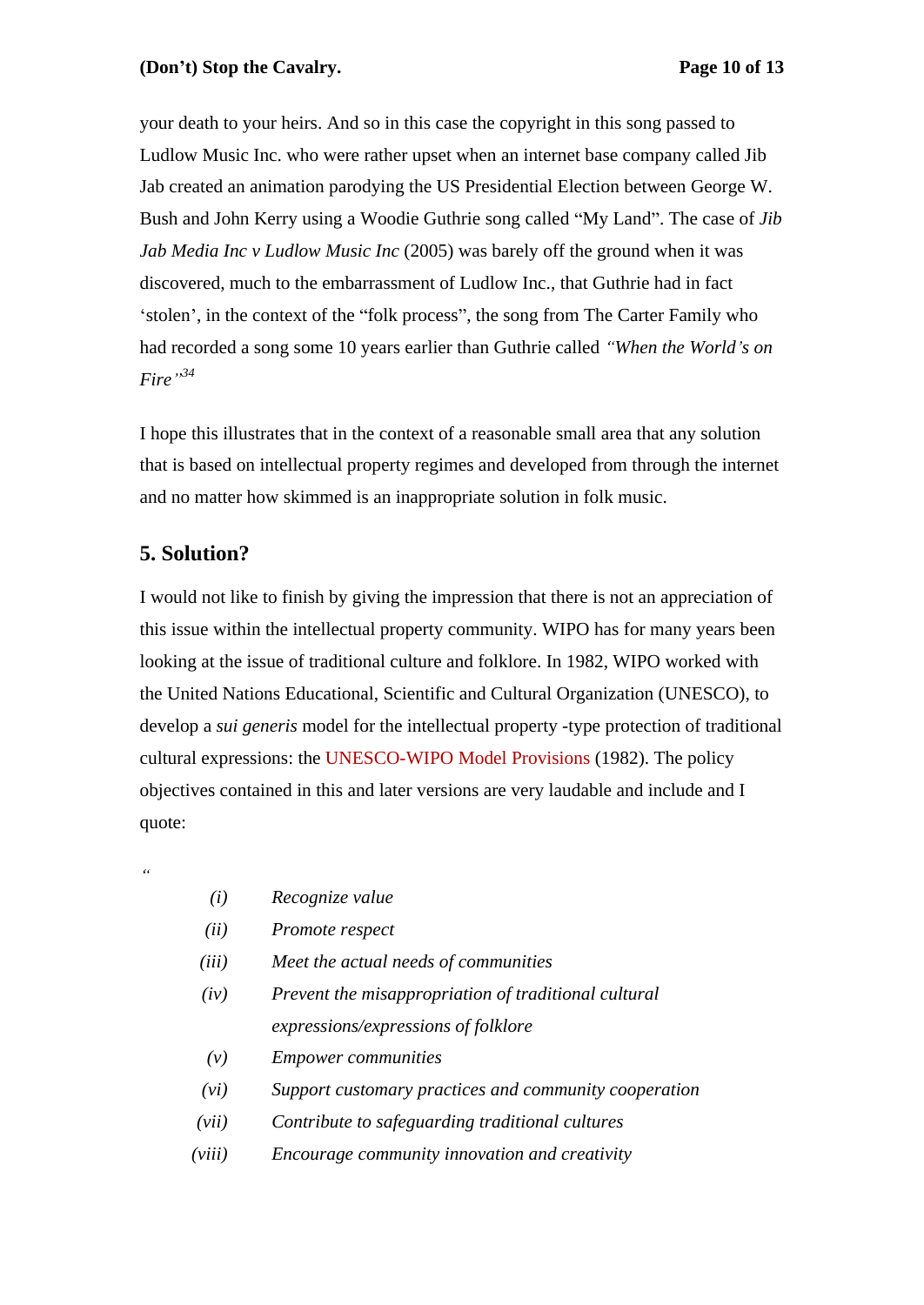### **(Don t) Stop the Cavalry. Page 11 of 13**

- *(ix) Promote intellectual and artistic freedom, research and cultural exchange on equitable terms*
- *(x) Contribute to cultural diversity*
- *(xi) Promote community development and legitimate trading activities*
- (xii) *Preclude unauthorized intellectual property rights*
- (xiii) *Enhance certainty, transparency and mutual confidence 35*

In broad terms one solution that has been proposed is the development of *sui generis* legislation that has been developed specifically to address the positive protection of traditional knowledge. I would wish to develop this further and even within the context of countries that have intellectual property regimes advocate a pluralistic approach that enables some activities to operate under separate and distinct non intellectual property regimes systems, in other worlds a pluralistic approach. The concept of legal pluralism has only recently been introduced to legal studies.<sup>36</sup> The idea itself is not new, but has never been encouraged by lawyers, especially in Western Europe, where the predominant view is that different legal systems cannot exist within the one-nation-state structure. In the 'ideal' model, administration of justice and government is structured within a monistic framework. Pluralist structures and ideas were considered cumbersome, difficult to administer and dangerous. Yet opposition to pluralist theory did not prevent European jurists and policy makers from encouraging former African and Asian colonies to practise legal pluralism!

Legal pluralism contradicts the notion that law is a monolithic, unified set of rules and advocates respect for alternative systems Progress towards acceptance of pluralism has been hampered by the difficulty of finding a sufficiently robust definition of the term. Sally Falk Moore proposed the following definition, the *"presence in a social field of more than one legal order* <sup>37</sup> In this model, the state laws still have a role in regulating individual behaviour whilst allowing personal laws and customs to be used in matters specific to particular communities and situations. The context here is normally in family matters, marriage divorce etc. but could this be ported across to say the folk music community? The difficulties are obvious, whereas the Open Source Initiative and the Creative Commons work with intellectual property regimes, using copyright to enable the original author to claim copyright and then licence the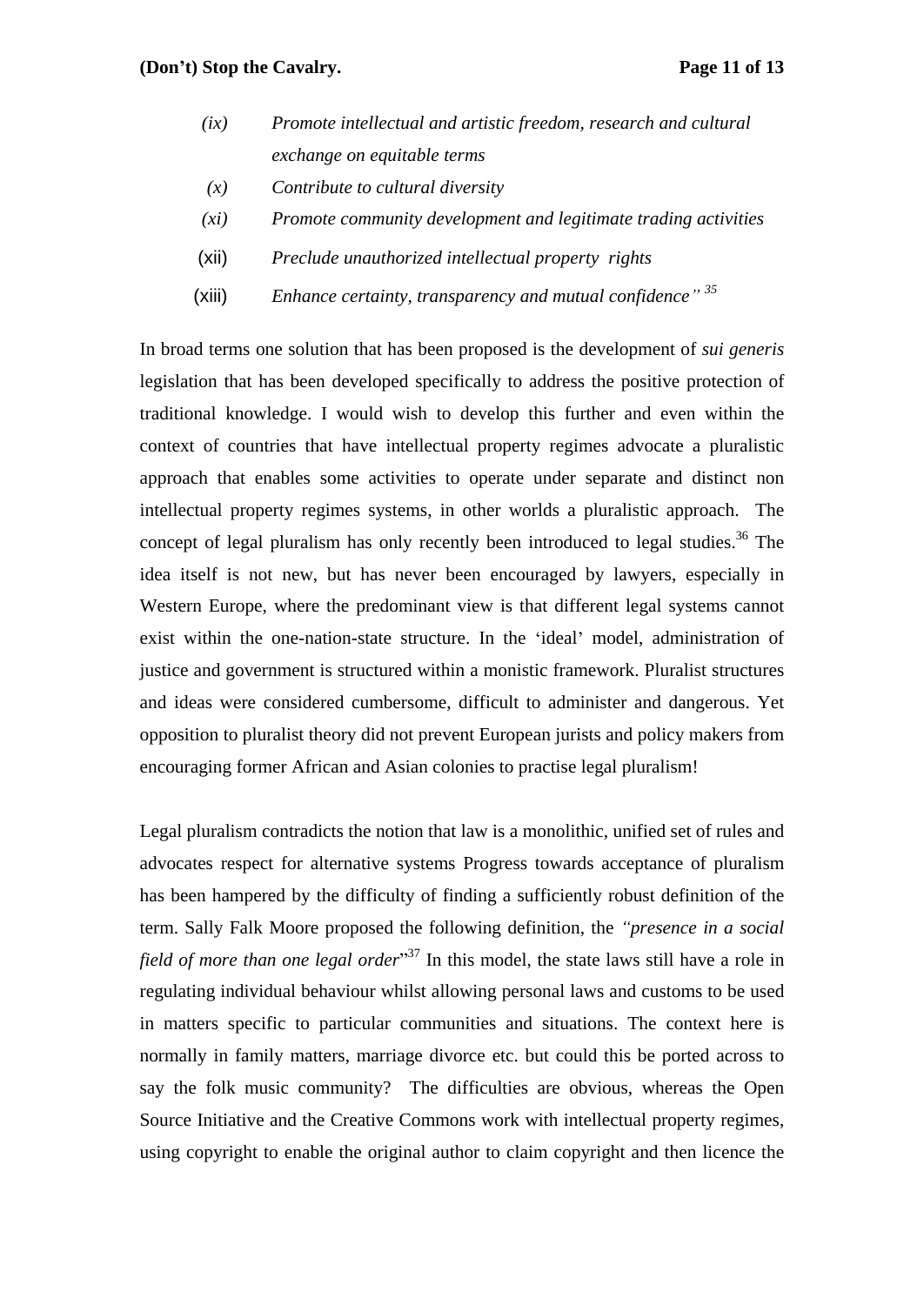work out on specific terms, a pluralistic approach would require a separate regime to coexist with the existing intellectual property regimes. For example a regime where Woodie Guthrie could place his song in the public space and it and any derivative works would stay there. This would require not only legislative intervention but also a willingness by the courts to uphold the approach and not allow purely derivative works to claim, as is now, copyright on the original. This will not be easy but if we can make special rules for a boy who never grows  $\mu$ <sup>38</sup> then surely it is worth trying to do it to retain distinct and valuable cultural traditions.

- UN AIDS Epidemic Update 2005 *Sub-Saharan Africa Factsheet; 21/11/2005*
- <sup>9</sup> United Nations Programme on HIV/AIDS (UNAIDS) http://www.unaids.org/

- <sup>11</sup> The WTO Agreement on Trade-Related Aspects of Intellectual Property Rights 1994 (TRIPs) The Agreement was the product of the WTO's 1988-94 Uruguay Round of the General Agreement on Tariffs and Trade (GATT) negotiations.. <sup>12</sup> *WTO Ministerial Declaration on Doha Work Programme 18th December 2005.*
- [http://www.wto.org/english/thewto\\_e/minist\\_e/min05\\_e/final\\_text\\_e.htm](http://www.wto.org/english/thewto_e/minist_e/min05_e/final_text_e.htm)

<sup>&</sup>lt;sup>1</sup> Jones, R and Cameron, E. (2005) Full Fat, Semi-skimmed No Milk Today – Creative Commons Licences and English Folk Music, *International Review of Law, Computers and Technology*, (2005) Vol. 19 No 3, p.259-275.<br> $^{2}$  En 1, p. 12

Fn 1, p. 13

 $3\,\mathrm{Co}\,\mathrm{En}\,1$ 

<sup>&</sup>lt;sup>3</sup> See Fn 1.<br><sup>4</sup> McCann, A., *Traditional Music and Copyright – The Issues*. Presented at "Crossing Boundaries," the seventh annual conference of the International Association for the Study of Common Property, Vancouver, British Columbia, Canada, June 10-14, 1998. page 9. For an exploration of the issues facing Irish Traditional Music in the context of performance rights see McCann A., *All that is Not Given is Lost: Irish Traditional Music, Copyright and Common Property, Ethnomusicology*, Vol. 45,

No. 1 (2001) *<http://www.indiana.edu/~iascp/abstracts/367.html>*<br>
<sup>5</sup> Intellectual Property and Traditional Cultural Expressions, Consolidated Analysis of the Legal Protection of Traditional Culural Expressions, WIPO (2003)

*www.wipos.int/en/cultural/background/issuespaper.html* 6

<sup>&</sup>lt;sup>6</sup> Fn.1, p.270.<br><sup>7</sup> Pantlay, L. and Sharman, P. *Intellectual Property L.c.*y. 2<sup>nd</sup> Ed. *(OUD*:Orford).p.0. Bentley, L. and Sherman, B. *Intellectual Property Law*,  $2^{nd}$  Ed. (OUP:Oxford) p.9<br><sup>8</sup> UN AIDS Enidemic Undata 2005. 'Sub-Schengn Africa Eastsbest:  $21/11/2005$ '

<sup>&</sup>lt;sup>10</sup> Davies, C GLAXO V DOWELHURST: A NEW TWIST IN THE TALE *European Intellectual Property Review* 2005 27(4), 127-132 Editorial at p.127

<sup>13</sup> Vandana Shiva at *<http://www.zmag.org/bios/homepage.cfm?authorID=90>*

<sup>&</sup>lt;sup>14</sup> Lessig, L. (2001) *The Future of Ideas, The Fate of the Commons in a Connected World*, Vintage Books:New York

<sup>15</sup> Boyle, J. (2003) The Second Enclosure Movement and the Construction of the Public Domain*, <http://www.law.duje.edu/journals/66LCPBoyle>.*<br><sup>16</sup> Fn. 20<br><sup>17</sup> Fn 1 p.3<br><sup>18</sup> See Farrell, M. op cit.

<sup>&</sup>lt;sup>18</sup> See Farrell, M. op cit.<br><sup>19</sup> Hunter, D. Culture War (August 10, 2004). Available at SSRN: <u>http://ssrn.com/abstract=586463</u>

<sup>20</sup> Chander, A. and Sunder, M. (2004) The Romance of the Public Domain, *California Law Review,* Vol. 92:1331.<br><sup>21</sup> Fn20 p. 1335

<sup>&</sup>lt;sup>21</sup> Fn 20 p. 1335<br><sup>22</sup> Fn 20 p. 1345